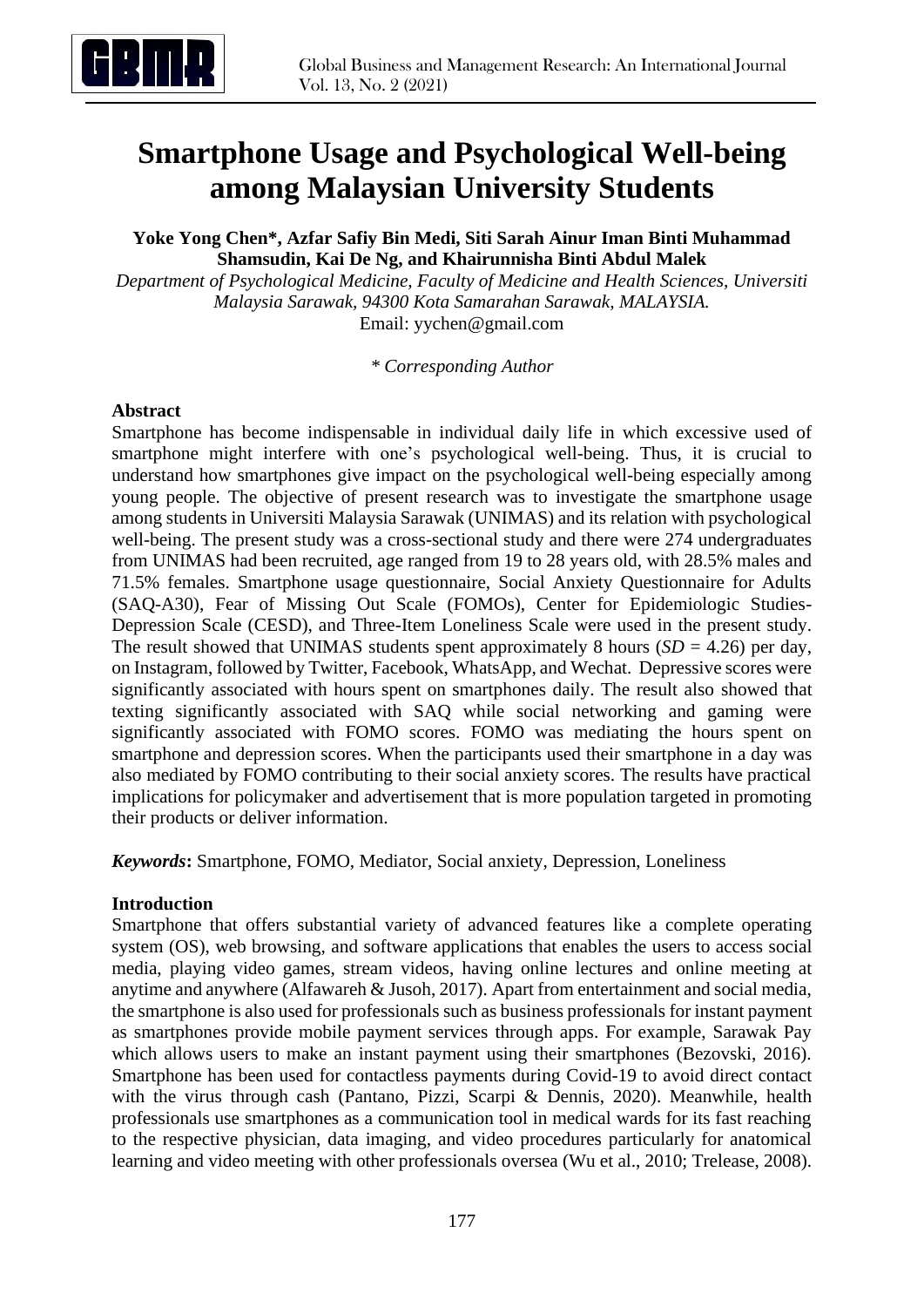

According to Smartphone User Persona Report (SUPR) 2015, it was stated that in Southeast Asia, Malaysia smartphone users used an average of 187 minutes per day which was the highest in hours spent on their devices (Vserv, 2016). This indicates that smartphone is a part of our daily lives and it is important for us to understand more regarding the usage of the smartphone. The problematic usage of smartphones can interfere with our everyday lives and mental wellbeing (Gligor & Mozos, 2019). The examples of problematic smartphone usage were phantom cell phone ringing without incoming phone notifications which were due to anxiety and constant checking on phones to stay connected with others on social media as of fear of losing connections with them, i.e., fear of missing out, FOMO (Kruger & Djerf, 2016). Turkle (2011) stated that the strong desire to stay connected continuously was dangerous because it encouraged people to use their smartphones even when they were driving and it can cause an accident to happen. A study was conducted in Malaysia reported that undergraduate students who were active social networking users, showing an inverse relationship between the uses of social networking and psychological well-being (Ithnain, Ghazali & Jaafar, 2018).

The use of instant messenger from the smartphone for online communication was proven to be related with depression (Van den Eijnden et al., 2008). Spending time on the smartphone may help them to relieve stress and become one of their coping styles for their overwhelmed emotion. On the other hand, the overuse of smartphones which caused poor communication and decreased interpersonal relationships may also lead to depression (Hwang et al. 2012) and other psychological well-being (Alfawareh & Jusoh, 2017; Gligor & Mozos, 2019). For example, approximately half of the international students in one of the China universities exhibited smartphone addiction symptoms with 5.3% of them experiencing severe loneliness (Jiang, Li, & Shypenka, 2018) that would have mediated the development of depression (Pittman & Reich, 2016).

Social anxiety was highly correlated with the smartphone usage among smartphone users (Gao, Li, Zhu, Liu, & Liu, 2016). They found that ndividuals who have a higher score in social anxiety tend to use smartphones for texting messages rather than receiving calls (Gao et al., 2016). Individuals with high depressive and social anxiety symptoms reported to have lower social anxiety scores during online interaction as compared to face-to-face interaction (Yen et al., 2012), contributed a higher risk of smartphone addiction in young people (Enez Darcin, Noyan, Nurmedov, Yilmaz, & Dilbaz, 2015). A study was conducted among 174 online game players investigating their interpersonal relationships with their social anxiety level. They found that the duration of time spent online gaming had positive direct relationship with social anxiety and a negative direct relationship with the quality of interpersonal relationships (Wang, Sheng, & Wang, 2019).

Due to the increasing rate of Malaysia smartphone usage (MCMC, 2017), there was a need to investigate the psychosocial impact that smartphone users may experience. Undoubtedly, it also affects the psychological well-being of university students who are away from their family members and they are trying to adapt with the new environment. There is limited study that investigates the relationship between smartphone usage and psychological issues such as social anxiety, loneliness and depression. Most of these studies were conducted in the west in which may have some cultural issues. Therefore, the present study aimed to investigate the relationship between smartphone usage, social anxiety, FOMO, loneliness and depression among university students.

# **Measures**

#### *Participants and procedure*

A total number of 275 participants recruited in the present study aged range from 19 to 28 years old (*M*= 21.59, *SD* =1.45). There were 78 males (28.5%) and 196 female participants (71.5%).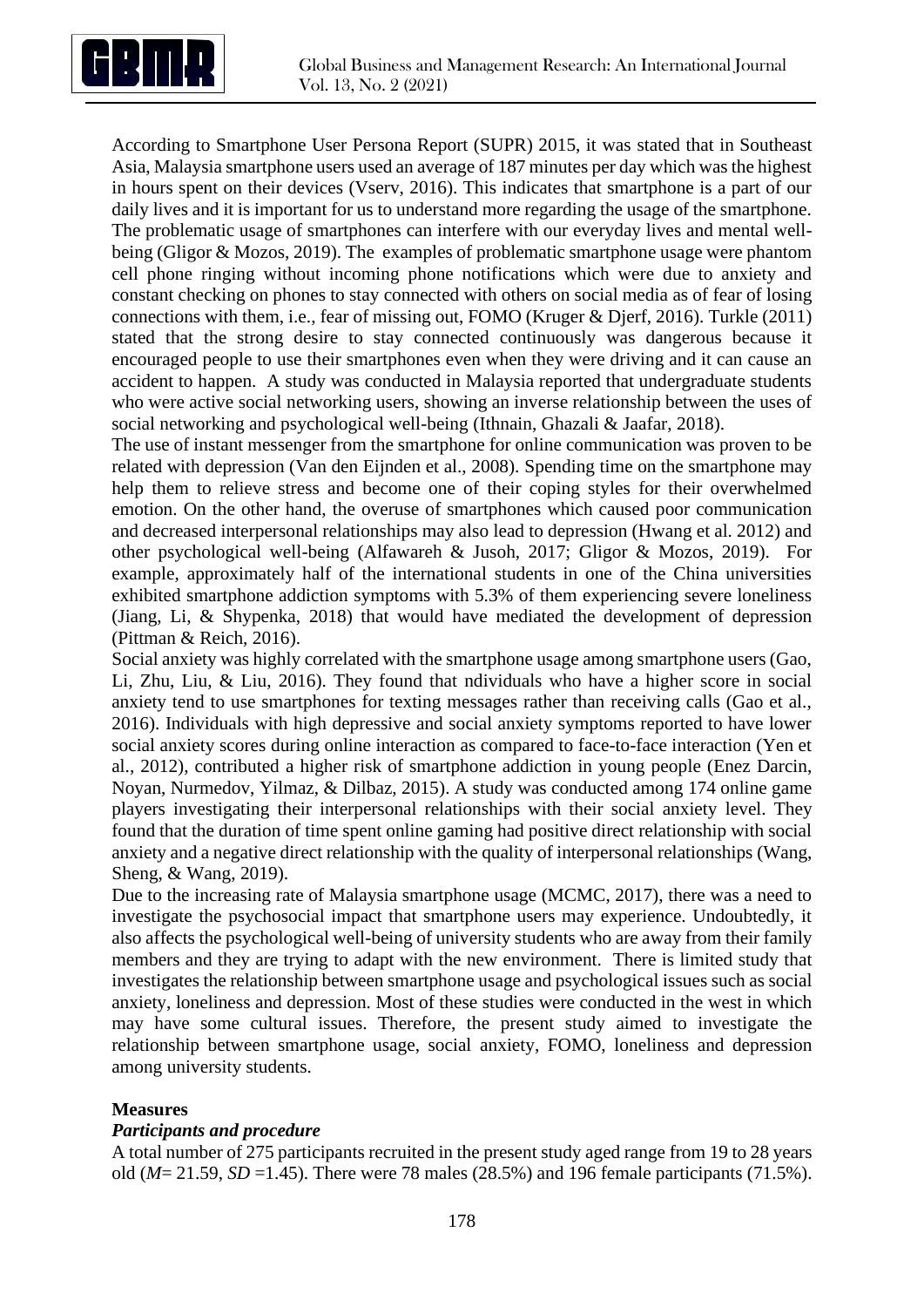

The Malay participants (52.6%) was the highest percentage in this research (*n*=274), followed by Chinese (16.1%), Ibans (7.7%), Bidayuh (5.1%), Indians (1.8%), and other ethnicities (16.8%).

Participants were recruited based on convenience sampling. The study procedure was explained and the participants' written consent were obtained. They could withdraw from the study without giving any reason and their right as well as confidentiality were protected. A self-administered questionnaire was used in the present study. A pilot study was conducted with 30 participants to check the feasibility of the questionnaires. Permission and ethical approval was sought from the Medical Ethics Committee of the Faculty of Medicine and Health Sciences (UNIMAS).

#### *Sociodemographic Information*

Questions on the participant's social demographic information, this included age, gender, and ethnicity was asked.

# *Smartphone Usage*

The Smartphone Usage Questionnaire adopted from questionnaire by Osman, Sabudi, Osman and Shiang Yen (2011) was used to investigate smartphone usage among the UNIMAS students. This questionnaire consisted of 5 questions, which includes smartphone functions, social media mostly used, time spent on smartphone, and the approximate duration spent on social media.

# *Social Anxiety*

Social Anxiety Questionnaire for Adults (SAQ-A30; Caballo, Salazar, Irurtia, Arias, and CISO-A Research Team, 2012) was used to investigate self-reported symptoms associated with social anxiety. This questionnaire consisted of five dimensions, including speaking in public, interaction with opposite gender, assertive expression of annoyance, disgust or displeasure, criticism and embarrassment and interacting with a stranger, each of the dimensions consists of 6 items. The participants were requested to answer all the 30 items based on the 5-point Likert scale, from 1- Not at all or very slight to 5- Very high or extremely high. The higher the score in the specific dimension, the more anxiety the participant has in those dimensions. A 90 was used as the cut-off score to determine the level of SAQ. To examine each dimension of SAQ, cut-off score for Interactions with strangers, Talk in the public, Interaction with opposite gender, Criticisms, and embarrassment and Assertive expression of annoyance, disgust, or displeasure were 16,18,18,20 and 19 respectively. The Cronbach alpha of this scale in this study was 0.91.

# *Fear of Missing Out*

FOMO (Przybylski, Murayama, DeHann, & Gladwell, 2013) was used to measure participants' FOMO. This questionnaire consisted of ten questions to assess the participant's level of fear of missing out. Participants were required to rate on a 5-point Likert scale, i.e.,  $1 = Not$  at all true to  $5 =$  Absolutely true, which gave a range of scores between 10 and 50 with higher the scores, higher the level of fear of missing out. The Cronbach alpha of this scale in this study was 0.82.

#### *Depression*

Center for Epidemiologic Studies-Depression Scale (CESD) (Radloff, 1977), is a scale to measure self-reported symptoms associated with depression for the past one week that consists of 20 items. The participants were required to rate each statement on a 4-Likert scale, from 0 (Rarely) to 3 (Often). The higher the score indicates the presence of symptoms associated with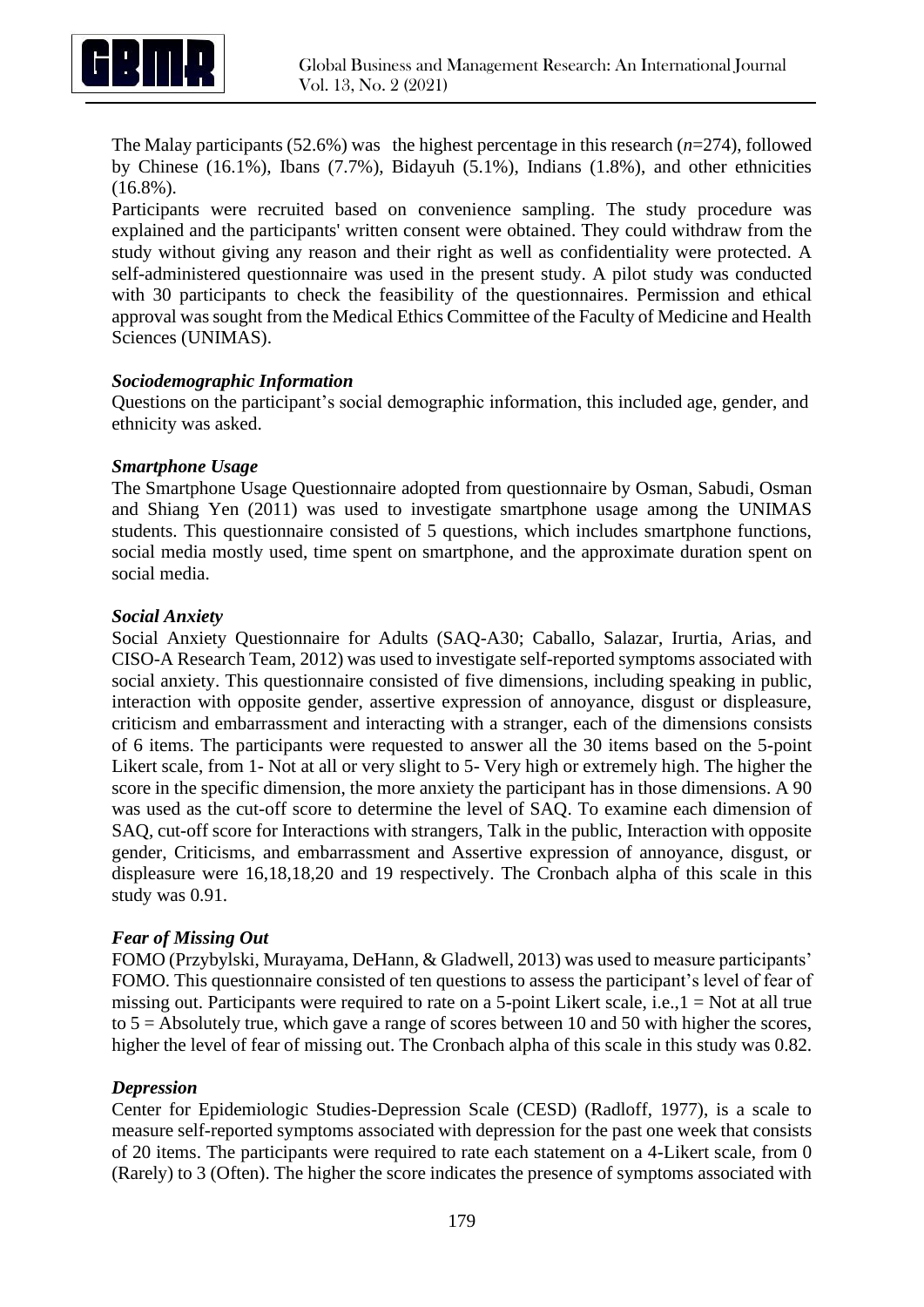

depression. To examine the level of depression, 27 is used as a cut-off score. The Cronbach alpha of this scale in this study was 0.82.

# *Loneliness*

Three-Item Loneliness Scale (Hughes, Waite, Hawkley & Cacioppo, 2004). This questionnaire is the adaptation from the Revised UCLA Loneliness Scale (Russell et al., 1980). This questionnaire is a simplified version that consists of 3 items using a 3-point Likert scale (hardly ever= 1, some of the time= 2 and often=3) to rate their loneliness. The higher the score indicates higher level of loneliness. The Cronbach alpha of the scale in this study was 0.89.

# *Data Analysis*

After data cleaning, descriptive data were presented in the form of simple frequency tables, and independent *t*-test and ANOVA analysis were done to obtain the relationship/ association between the variables. Both tabular and graphical presentations were done in this final report. A *p*-value of less than 0.05 was considered as statistically significant. IBM SPSS version 22.0 was used for data analysis.

Mediation analysis was also conducted using linear regression analysis. The mediator roles of FOMO/ Loneliness with hours spent on smartphone per day and the time the participants used their smartphone per day that might contribute to their depression and social anxiety scores according to the mediation model (Figure introduced by Baron and Kenny (1986). According to Baron and Kenny (1986), the independent variables (i.e. smartphone use) must significantly relate or able to predict the dependent variable (i.e. depression or social anxiety scores) in an unmediated model (Path C). Besides in the mediated model, the smartphone use must also significantly cause or relate with the mediator (i.e. FOMO/ loneliness, Path A). The depression or social anxiety scores was also significantly caused by FOMO or Loneliness (Path B). The relationship between independent variables on depression or social anxiety scores after controlled the mediator (i.e. FOMO or loneliness) has to be significant (Path C').

#### **RESULTS**

#### *Characteristic of Smartphone Usage*

The participants spent a total of 7.97 hours on average (*SD*=4.26) on their phones per day. The participants spent an average of 2.68 hours (SD=3.00) on social media per session. It was found that the social media used the most was Instagram (58%) followed by Twitter (35.8%), Facebook (33.6%), WhatsApp (21.7%), WeChat (5.8%), YouTube (3.4%) and other social media (4.8%). Majority of them used smartphones as means of Gathering information (86%), Movies and music (77%), texting (87.2%), and calling (78.8%).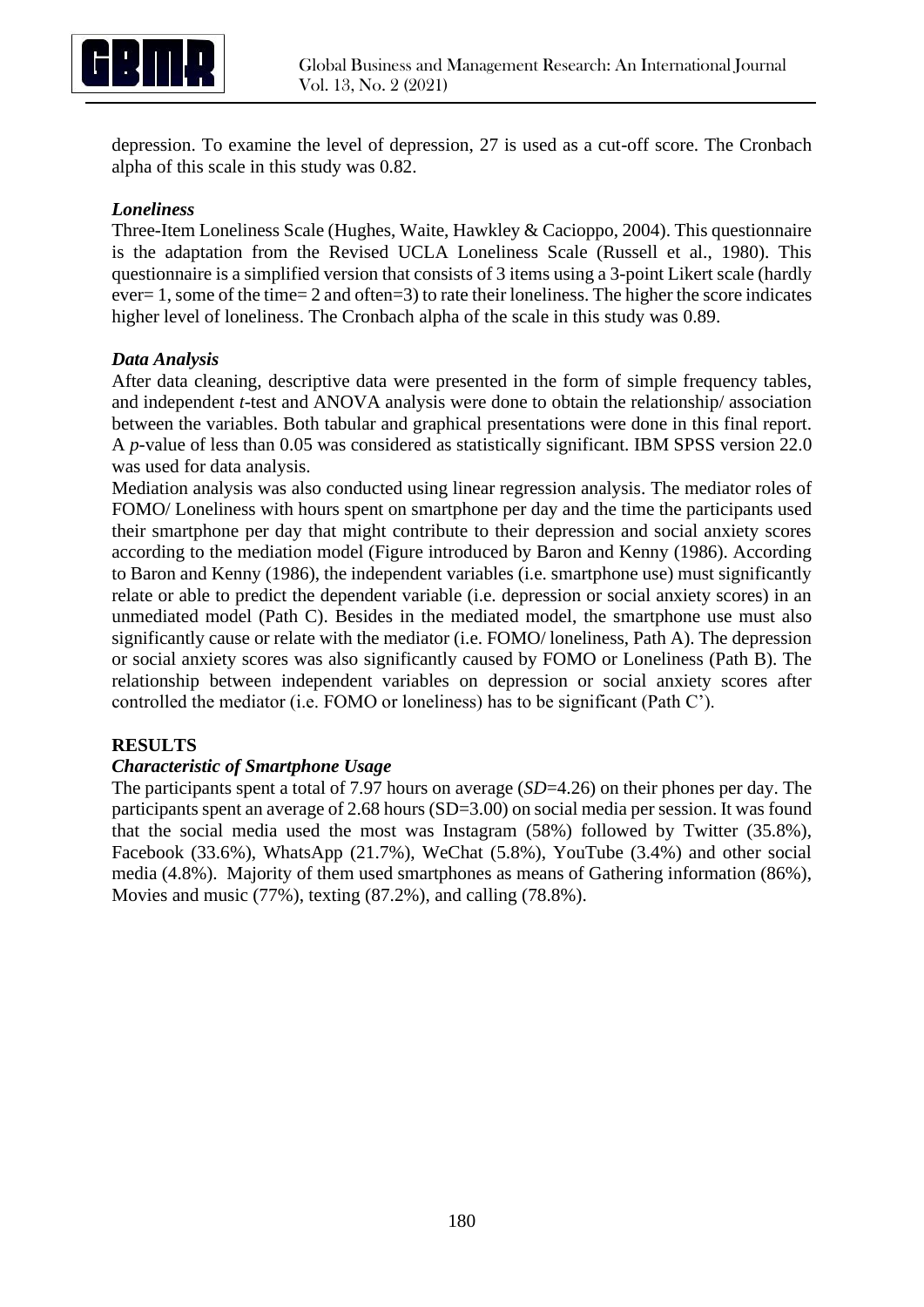

| Hours spend on             | raoic 1. Sinariphone asage among $\sigma$ m versity stadents $(1)$<br>$M=7.97$ hours, $SD=4.26$ |
|----------------------------|-------------------------------------------------------------------------------------------------|
| smartphone $(M, SD)$       |                                                                                                 |
| Hours spend on media       | $M = 2.68$ hours, $SD = 3.00$                                                                   |
| social per session $(M,$   |                                                                                                 |
| SD)                        |                                                                                                 |
| <b>Social Media Mostly</b> |                                                                                                 |
| Use, $n$ $(\%)$            |                                                                                                 |
| Facebook                   | 92 (33.6)                                                                                       |
| Twitter                    | 98 (35.8)                                                                                       |
| WhatsApp                   | 76(21.7)                                                                                        |
| Instagram                  | 159 (58.0)                                                                                      |
| WeChat                     | 16(5.8)                                                                                         |
| YouTube                    | 9(3.4)                                                                                          |
| Others                     | 12(4.8)                                                                                         |
| Uses of smartphone, $n$    |                                                                                                 |
| (% )                       |                                                                                                 |
| Gathering information      | 237 (86.5)                                                                                      |
| Gaming                     | 136 (49.6)                                                                                      |
| Movie and music            | 211 (77.0)                                                                                      |
| Texting                    | 239 (87.2)                                                                                      |
| Calling                    | 216 (78.8)                                                                                      |
| Other                      | 14(5.1)                                                                                         |

| Table 1: Smartphone usage among University students $(N=274)$ |  |
|---------------------------------------------------------------|--|
|---------------------------------------------------------------|--|

#### **Relationship between Smartphone Usage and Socio-demographic Information**

There was no significant difference in the hours spent on smartphones between males and females,  $t_{(271)} = 1.203$ ,  $p=0.23$ . For smartphone functions, there was no significant difference between gender on gathering information, social networking, movies, and music, texting, and calling except for gaming,  $X^2$  (1) = 6.18, p= .01. It was found that males (61.5%) played games via smartphone more than females (44.9%). It was found that there was significant association between gender and WeChat used WeChat,  $X^2$  (1)= 6.44, p= .01 and more male (11.5%) using this application than female (3.6%).

There was no significant association between ethnicity and hours spend on a smartphone. However, there were significant ethnicity differences using smartphone for gaming,  $X^2$ <sub>(5)</sub> = 14.84, in which Iban (66.7%) had the highest percentage of gaming followed by others (63.0%), Chinese (50.0%), Malay (47.2%), Indian (20.0%) and Bidayuh (14.3%). There were significant differences in ethnicity in using Facebook via smartphone,  $X^2_{(5)} = 12.82$ .,  $p = .03$ , using Twitter via smartphone,  $X^2(s) = 12.97$ .,  $p = .0.02$ , and using Instagram via smartphone, in which both Chinese and Bidayuh (50.0%) had the higher percentage of using Facebook, followed by Iban (47.6%), others (30.4%), Malay (26.4%) and Indian (20.0%). While for Twitter, the Malays used it the most (43.1%), followed by other ethnicities (41.3%), Iban (23.8%), Bidayuh (21.4%), Indian (20.0%), and Chinese (18.2%). As for Instagram, it was found that the Indians (80.0%) used Instagram the most, followed by Chinese (70.5%), Malays (61.1%), Bidayuh (57.1%), Iban (42.9%) and others (41.3%). (please refer to Figure 1).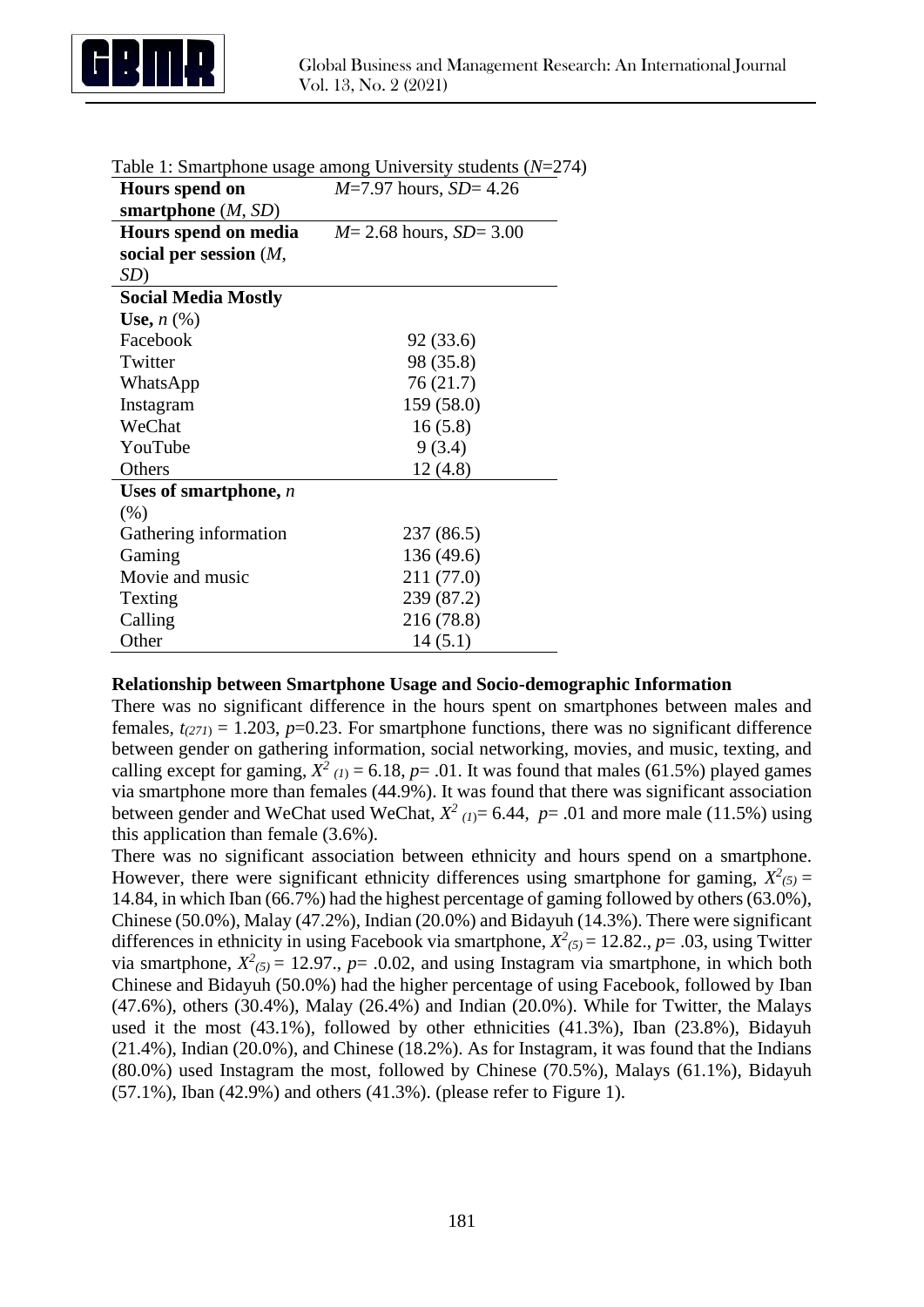



Figure 1: Social media used based on ethnicity

# *Prevalence of Psychological Well-being*

For the social anxiety part, the mean score was 95.35 with approximately 61% of total participants exhibited social anxiety symptoms. Approximately 69% of participants ( $n = 274$ ) exhibited symptoms of social anxiety when interacting with strangers. More than two-thirds (70%) of participants exhibited the anxiety symptoms when speaking in public, 67% of participants exhibited symptoms when interacting with the opposite sex and 53% of participants exhibited symptoms of social anxiety when facing criticisms and embarrassment. Almost half of the participants (47%) exhibited symptoms of social anxiety when they received expression of annoyance, disgust, or displeasure. The mean score for FOMO was 25.52 with standard variation (*SD*= 7.34). It was found that approximately one-third of the participants (30%) exhibited depressive symptoms. The mean score for loneliness was 5.37 with standard deviation (*SD*=1.87).

# *Smartphone Usage and Psychological Well-being*

There was no significant association between the the time spent on smartphones with social anxiety, FOMO, and Loneliness except for depression,  $F_{(1, 266)} = 3.79$ ,  $p = 0.05$ , with those exhibited depressive symptoms ( $M = 8.80$ ,  $SD = 4.55$ ) spent more time on the phone than those without depressive symptoms  $(M = 7.66, SD = 4.14)$ .

There are no significant association between social anxiety with the function of smartphones for gathering information, social networking, gaming and calling except for texting,  $X^2_{(1)} =$ 5.763, *p*= 0.02. Those who use smartphone for texting exhibited more social anxiety (42.9%) than those who used less texting (64%). However, further analysis was conducted among those who used smartphone for calling, the present data showed that there was significant association between having anxiety symptoms with hours spending on smartphone,  $F_{(1, 213)} = 4.22$ ,  $p =$ 0.04.

There was significant difference in the FOMO score when smartphone was used for social networking. Those who use smartphone for social networking (*M*=25.7, *SD*=7.30) rated a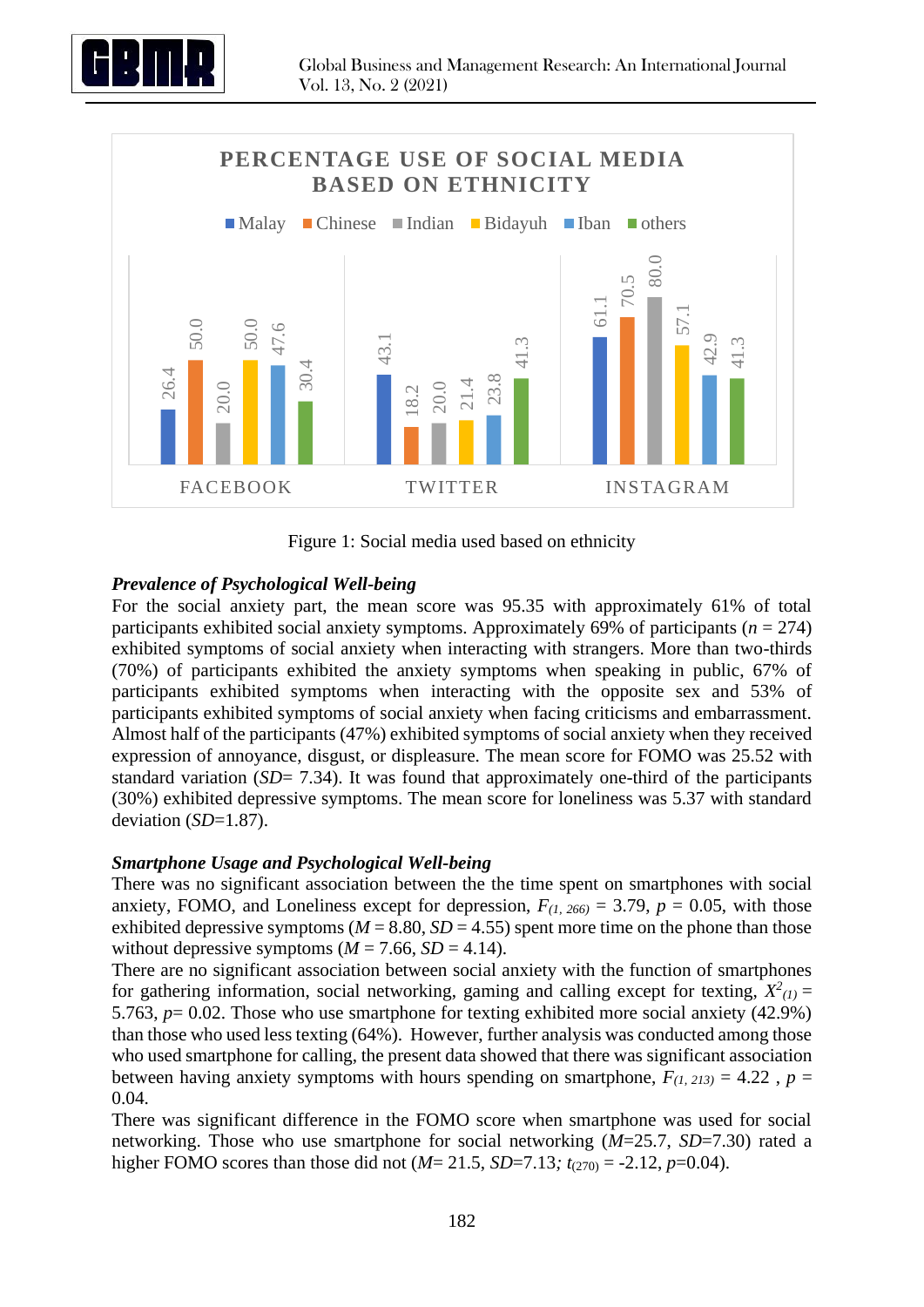

Among those who use smartphone for social networking  $(F_{(34,223)}=1.63, p=.021)$ , gaming (*F(31,102)*=2.00, *p*=.005), music and movie (*F(32,176)*=1.95, *p*=.003), texting (*F(34,202)*=1.65,  $p=0.019$ ) and calling  $(F_{(33,179)}=1.80, p=0.008)$  have shown a significant association between FOMO total score and hours spent per day.

There were significant association between the depression scores and smartphone function for movies and music  $F_{(1, 267)} = 3.97$ ,  $p = 0.05$ , with those used smartphone for movies and music  $(M = 20.63, SD = 11.03)$  rated a higher depression total scores than those did not  $(M = 17.55,$ *SD* = 9.42). Similar result obtained with the loneliness scores  $(t_{271})$  = 2.41, *p*=0.02), with those played smartphone for movies and music (*M*=5.5, *SD*=1.89) obtained a higher loneliness scores than those did not (*M*=4.9, *SD*=1.73).

# *Mediator Role of FOMO and Loneliness*

In order to investigate the mediator role of FOMO and Loneliness on depression scores with hour spent on smartphone per day, the Baron and Kenny's model was used and was shown in Figure 2 (Baron & Kenny, 1986). The result indicated that only FOMO played mediator role in hours spent on smartphone per day and depression symptoms association (Table 2). From the analysis, hours spent on smartphone have significant relationship with the depression symptoms (Path C). Smartphone use were also significantly predicted FOMO scores (Path A). Significant results were also obtained when investigating the Path B. The Sobel's tests of FOMO for hours spent on smartphone and depression scores was significant, indicating an effect of FOMO as a mediator for the relationship between the smartphone use and depression symptoms (Table 2).

Another Baron and Kenny's model (1986) was used to investigate the mediator of FOMO on social anxiety with different timing that participant used their smartphone in the day. The result showed that FOMO played a mediator role on social anxiety when participant used their smartphone immediately after woke up from bed and night before sleep. Both the regression model and Sobel's test showed that FOMO was the mediator for immediately woke up from bed and night before sleep in predicting the social anxiety scores (Figure 3 and Table 3).

| Mediating<br>factor | $R^2$ | $F$ -value       | Coefficie<br>nt | $t$ -value         | Sobel Test (p-value) |
|---------------------|-------|------------------|-----------------|--------------------|----------------------|
| <b>FOMO</b>         |       |                  |                 |                    | 2.02(0.04)           |
| Path A              | .017  | 4.583*           | .129            | $2.141*$           |                      |
| Path B              | .117  | 35.499<br>$**$   | .343            | 5.958*<br>$\ast$   |                      |
| Path C'             | .121  | 18.31*<br>$\ast$ | .072            | 1.239              |                      |
| Path C              | .017  | $3.68*$          | .117            | $1.92*$            |                      |
| Loneliness          |       |                  |                 |                    | 0.59(0.57)           |
| Path A              | .001  | .346             | .036            | .588               |                      |
| Path B              | .428  | 199.64<br>$**$   | .654            | $14.13*$<br>$\ast$ |                      |
| Path C'             | .444  | 105.93<br>$**$   | .098            | $2.13*$            |                      |
| Path C              | .017  | $3.68*$          | .117            | $1.92*$            |                      |

Table 2: Mediating Effect of FOMO and Loneliness on Depression (*N* = 275)

*Note.* \**p* < .01; \*\* *p* < .001.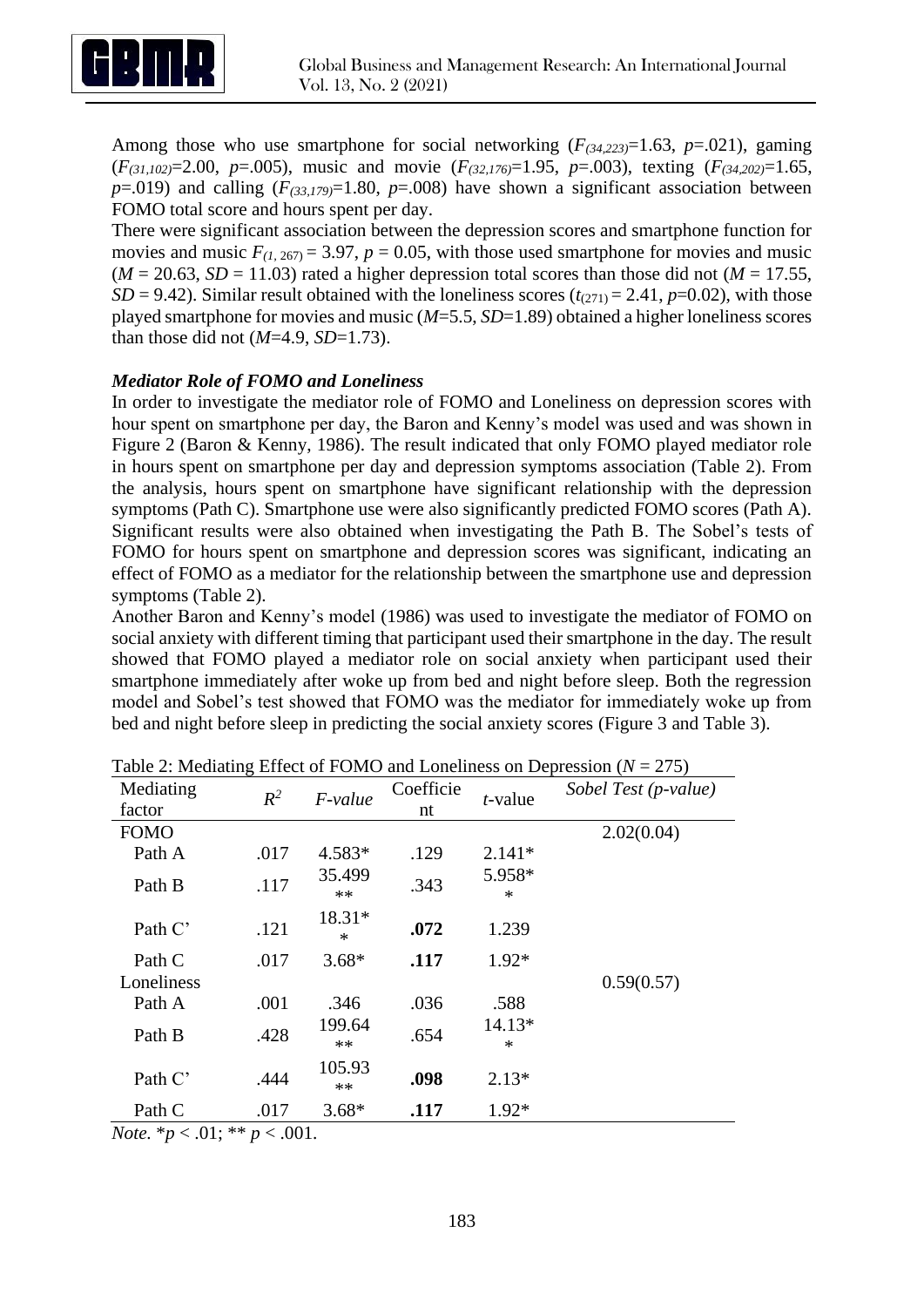



**Unmediated Model**

Figure 2: The Mediated and Unmediated Model of FOMO and Loneliness on Depression (*N*  $= 275$ 



**Unmediated Model**

Figure 3: The Mediated and Unmediated Model of FOMO on Time First Used Smartphone on a Day and Social Anxiety (*N* = 275)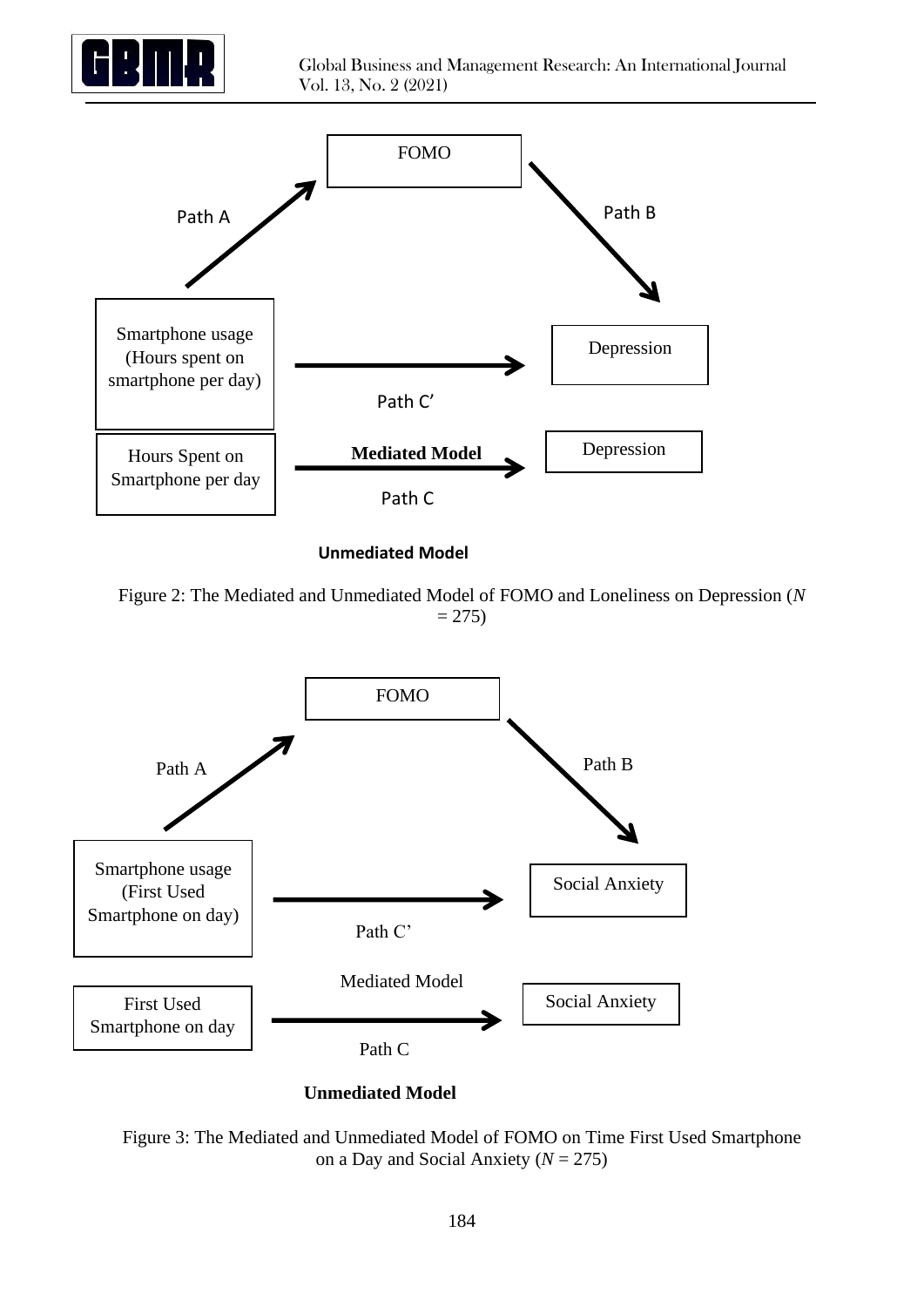

| Mediating factor    | $R^2$ | <i>F-value</i> | Coefficient | <i>t</i> -value | Sobel Test (p-value) |  |  |
|---------------------|-------|----------------|-------------|-----------------|----------------------|--|--|
| Immediately wake up |       |                |             |                 |                      |  |  |
| Path A              | .034  | $9.628*$       | .186        | $3.103*$        | 2.81(0.004)          |  |  |
| Path B              | .141  | $44.23**$      | .375        | $6.65**$        |                      |  |  |
| Path C'             | .144  | $22.61**$      | .057        | .994            |                      |  |  |
| Path C              | .016  | $4.526*$       | .128        | $2.127*$        |                      |  |  |
| Night before sleep  |       |                |             |                 | 2.828(0.009)         |  |  |
| Path A              | .029  | $8.00*$        | .170        | 2.828*          |                      |  |  |
| Path B              | .141  | $44.23**$      | .375        | $6.65**$        |                      |  |  |
| Path C'             | .145  | 22.87**        | .069        | 1.198           |                      |  |  |
| Path C              | .018  | $5.081*$       | .135        | $2.254*$        |                      |  |  |

Table 3: Mediating Effect of FOMO on Time First Used Smartphone on a Day and Social Anxiety  $(N = 275)$ 

*Note.* \**p* < .01; \*\* *p* < .001.

# **Discussion**

Vserv (2016) reported that the average smartphone users in Malaysia spent on smartphone were 187 minutes per day. However, the present study showed that UNIMAS students spent an average of 478 minutes per day, regardless of gender difference. This may due to the increasing habit of checking smartphones and also for professionals puprose through the use of various applications and functions which in turn cause the users to use their smartphones more frequently (Bezovski, 2016). The present study found that males significantly use smartphones for game and WeChat more than the females. Males tend to use smartphones for game purpose because many of the mobile games required the players to have the WeChat account in order for them to log into the games and most gamers use WeChat as the platform to reconnect with their gamer friends as most of the games played they played was originated from China (Gao, Zang, & Krogstie, 2014; Kim, 2013).

The present study found that ethnicity difference in smartphone usage only obtained regarding the smartphone apps that the Malaysian university students used. The present study also found that Ibans tend to use smartphone for game while Chinese and Bidayuh tend to use smartphone to surf the social media like Facebook. For Malays used smartphone to surf Twitter, and Indians used it to surf Instagram . This information was important to be used by the policymaker and advertisement company in targeting to certain population in promoting their product or deliver the information (Kushin & Yamamoto, 2010).

From our findings, it was found that more than half of the students exhibited social anxiety symptoms which correspond with a study by Leary and Jongman-Sereno (2014). A high prevalence of social anxiety symptoms when interacting with strangers and when speaking in public might be due to want have a good impression on themselves to strangers in public which triggers them to be socially anxious when interacting with other people (Leary & Jongman-Sereno, 2014). More than half of the participant in the present study experienced social anxiety when interacting with the opposite sex, facing criticism and embarrassment as these social fears are higher in women with social phobia than men. Social anxiety was common among young adults; women were higher in prevalence for social anxiety than men especially when they had feeling assertive expression of annoyance, disgust, or displeasure (Caballo et al., 2008).

The present study suggested that there was a significant relationship between social anxiety symptoms and the use of smartphones for texting. These findings were supported by the previous research by Gao and his colleagues (2016), that suggested that participants used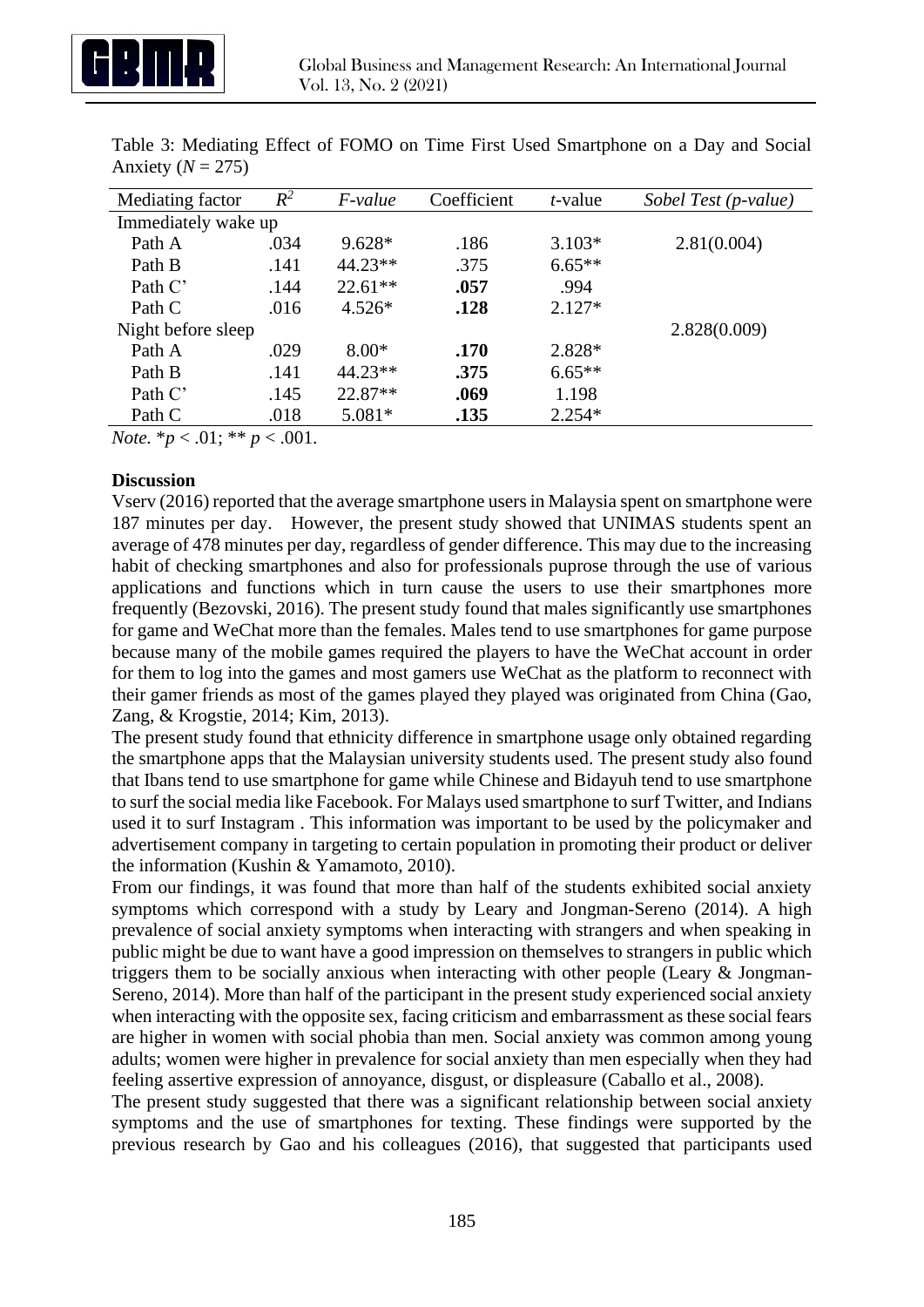

smartphone for texting rather than receiving calls to avoid direct talking to the person as they might feel anxious when having a real conversation.

The present study showed there was a significant relationship smartphone usage between having anxiety symptoms when interacting with the opposite gender and speaking in the public as well as depression. There was one-third of the participants (30%) exhibited depressive symptoms while using mobile phones. The prior study had stated that adolescents tend to compare themselves to other via social media to assess their opinion and ability (Krayer, Ingledew, & Iphofen,2008; Yang, 2016). For example, when individuals used social media more often, they might encounter some post regarding beauty and it may decrease their confidence level and made them feel more anxious when interacting with the **public** (Bielak & Moscovitch, 2013). In addition, passive usage of social media predicts social comparison and envy which can lead into depression and anxiety (Seabrook et al., 2016; Appel, Gerlach, & Crusius, 2016). A study from Korea with 353 college students showed that depression was a significant independent positive predictor of smartphone addiction (Kim et al., 2015). This was supported by a study by Elhai et al. (2017) and Seabrook et al. (2016) that suggested that this particular relationship could be explained due to social comparison.

According to Turkmen (2016) suggested that as people spending more time being online using smartphone and having less face-to-face relationship and away from the actual environment thus will increase in loneliness. Meanwhile, Kim and colleagues (2017) and Jiang and colleagues (2018) suggested that loneliness has become a reason why participants turn to smartphone as a getaway from reality and his statement was supported by study conducted by Park (2014), Kim, LaRose and Peng (2009) in which both study had found that loneliness was the mediating factor that lead to increase in the smartphone usage. This was inconsistent with the present finding, showing that instead of loneliness, FOMO was the mediating factor that mediated the hours spent on smartphone and depression. The relations between loneliness, depression and smartphone usage can be a vicious cycle as Kara et al. (2019) concluded that the increase in daily usage of smartphones caused the user to feel lonelier and more anxious which consequently increasing their smartphone usage by demonstrating nomophobic behaviours as in fear of being without a mobile phone (Elhai et al., 2018).

The present study found a significant association between FOMO scores and smartphone function for social networking and this finding correspond with the prior findings by Tokunaga (2011) in which they suggested that the use of social networks enables the social surveillance. With a social network, an individual might realize that their friends had gone out without him which means that events are unlikely to go unnoticed. There was a higher tendency of feeling left out and ignored. Thus, in order not to experience the same feelings, they would spend more time using social networking via smartphones to know their friends' whereabouts to stay connected with them and to respond immediately. They tend to reply to the texts and call on their smartphones constantly due to the fear of missing out on rewarding experiences (Elhai et al., 2018; Vaughn, 2012). This supported by the present finding, showing that FOMO as the mediator role on social anxiety as the present participants used their smartphone immediately after woke up from bed and before sleep as Kim et. al (2017) found that people tend to feel insecure when they do not have any kind of healthy attachments and that secured attachment allows them to completely regulate their emotions. The time when the participants used their smartphone in a day was mediated by FOMO contributing to their social anxiety scores. It was known that an individual would be more prone to wonder about what his or her friends are doing when he or she develops a self-concept of which the other people are apart (Triandis & Gelfand, 2012). Therefore, they access social network due to feeling of disconnect with the people around them.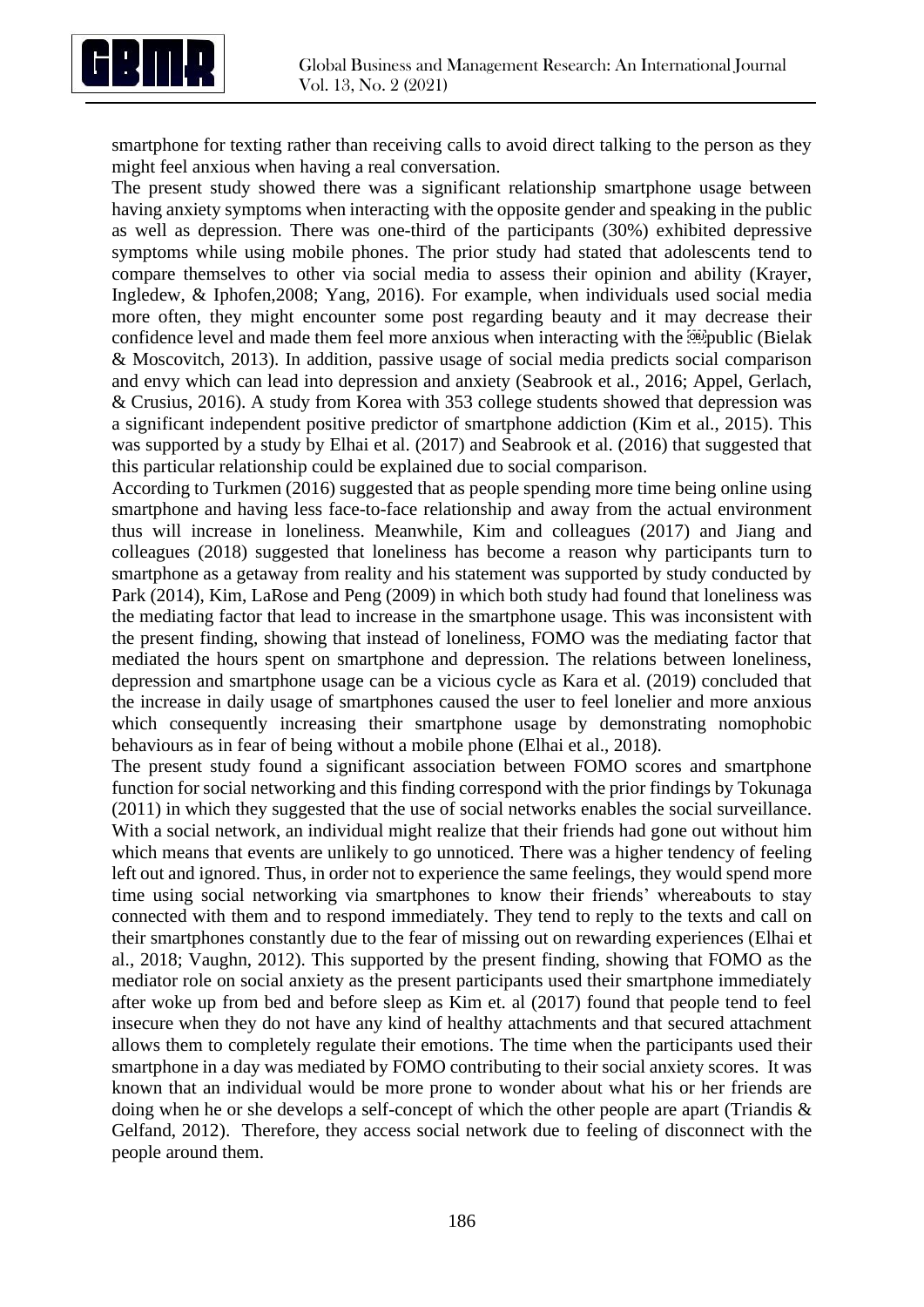

# *Limitation and Recommendation*

The present study depended exclusively on the participants' self-reports which may affect the accuracy of the data. Besides, all the participants were only involved undergraduates of UNIMAS which may not represent the whole population. Furthermore, small sample size would be one of the limitations of this study. It would be beneficial to study the smartphone usage within a large sample which represents a variety of sociodemographic background.

The validity of self-report of hours spent on smartphone per day and their frequencies in using smartphone app might be questionable, however, Lin et al. (2017) and Kim et al. (2014) have shown that this self-report of frequency was good enough for a cross-sectional study as it was not used to determine the clinical level of problematic smartphone use.

Due to the present findings showing the significant association between smartphone usage and psychological well-being, more studies that focus on early prevention and/or intervention program in promoting good use of smartphone. Cognitive therapy such as meditation and reconstructing thoughts can be beneficial to reframe the smartphone user's behaviours as well as thoughts to constantly staying connected with social medias, and help people with FOMO to be aware of their cognitive distortions and transform them into a more constructive thought (Buglass et al., 2017; Butler, Chapman, Forman, & Beck, 2006). More studies are needed for the policymakers, educators, clinicians, parents, young adults to have a better understanding on the effects of smartphone usage among the university student population by identifying the risk and protective factors, in which it will contribute to the benefits of the technology utilization.

# **Conclusions**

The present study found that the average time spent on smartphones among UNIMAS students was 478 minutes per day. The high usage of smartphones indicates a potential public health problems and concerns especially in terms of psychological issues. Depression was found to be associated with smartphone usage. FOMO was found to be the mediator for the hours spent on smartphone and depression symptoms. FOMO was also mediating when the participants used their smartphone on the day with their social anxiety scores. Thus, it is important for the educator to promote the smart use of smartphone among the students.

#### **Acknowledgments**

We thank the Research Innovation and Enterprise Centre (RIEC) of Universiti Malaysia Sarawak for supporting this study. Thank you to all participants who had given us their full cooperation during the data collection.

#### **References**

- Alfawareh, H. M., & Jusoh, S. (2017). The Use and Effects of Smartphones in Higher Education. *International Journal of Interactive Mobile Technologies (iJIM), 11*(6), 103-111. doi:10.3991/ijim.v11i6.7453
- Alfawareh, H.M. & Jusoh S.. Smartphones usage among university students: Najran University case. *International Journal of Academic Research Part B; 2014, 6*(2), 321- 326
- Anxiety UK (2012, July 9). Anxiety UK study finds technology can increase anxiety. Retrieved from http://www.anxietyuk.org.uk/2012/07/for-some-with-anxietytechnology- can-increase-anxiety/
- Appel, H., Gerlach, A. L., & Crusius, J. (2016). The interplay between Facebook use, social comparison, envy, and depression. *Current Opinion in Psychology*, *9*, 44–49.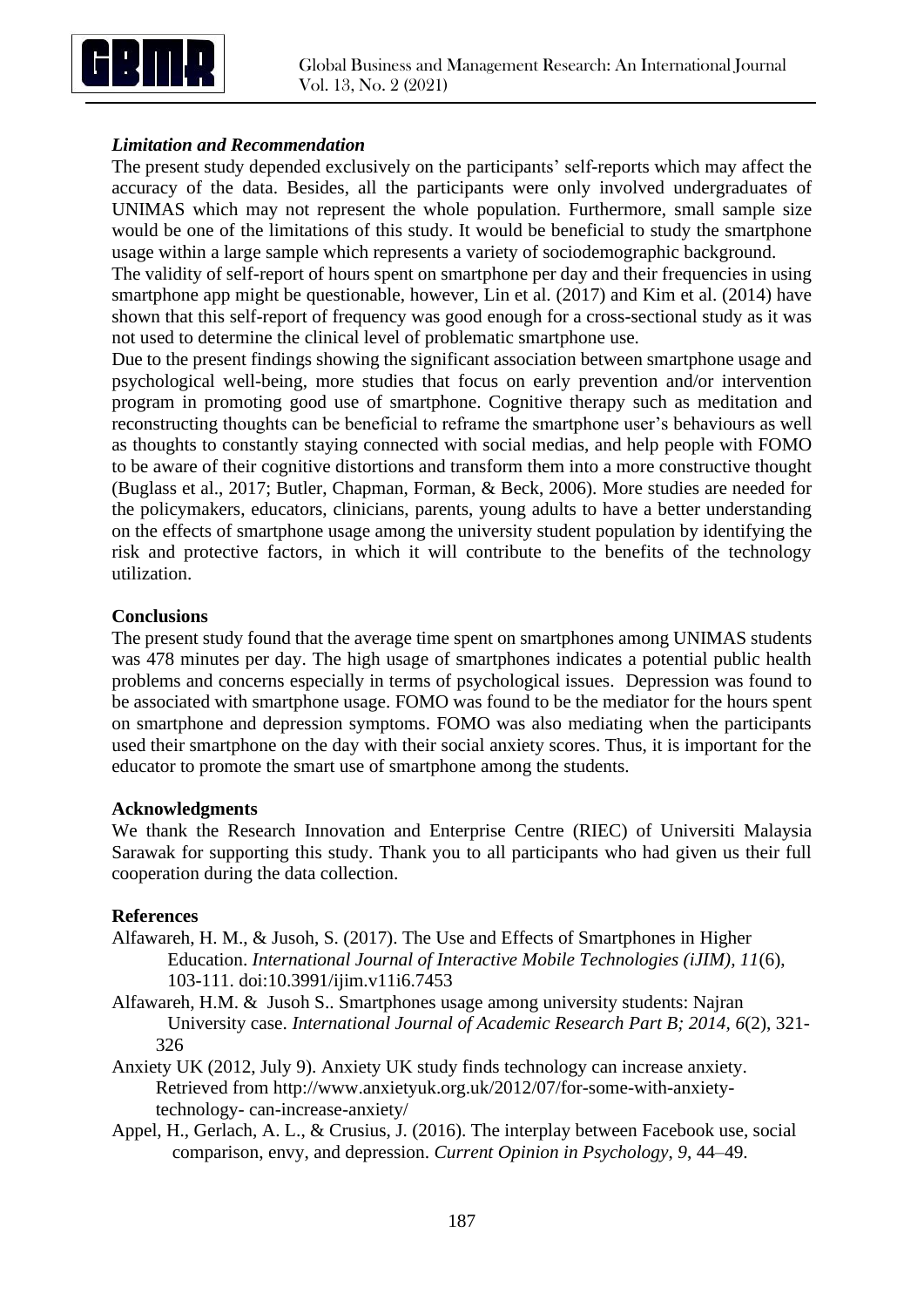

- Baron, R. M., & Kenny, D. A. (1986). The moderator–mediator variable distinction in social psychological research: Conceptual, strategic, and statistical considerations. *Journal of Personality and Social Psychology*, *51*(6), 1173-1182.
- Bezovski, Z. (2016). The future of the mobile payment as electronic payment system. *European Journal of Business and Management, 8*(8), 127-132.
- Bielak, T., & Moscovitch, D. A. (2013). How do I measure up? The impact of observable signs of anxiety and confidence on interpersonal evaluations in social anxiety. *Cognitive therapy and research, 37*(2), 266-276.
- Buglass, S. L., Binder, J. F., Betts, L. R., & Underwood, J. D. (2017). Motivators of online vulnerability: The impact of social network site use and FOMO. *Computers in Human Behavior*, *66*, 248-255.
- Butler, A. C., Chapman, J. E., Forman, E. M., & Beck, A. T. (2006). The empirical status of cognitive behavioral therapy: A review of meta-analyses. *Clinical Psychology Review*, *26*(1), 17–31. [https://doi.org/10.1016/j.cpr.2005.07.003.](https://doi.org/10.1016/j.cpr.2005.07.003)
- Caballo, V. E., Salazar, I. C., Irurtia, M. J., Arias, B., & CISO-A Research Team. (2012). Social Anxiety Questionnaire for Adults (SAQ-A30) . Measurement Instrument Database for the Social Science. Retrieved from www.midss.ie
- Caballo, V. E., Salazar, I. C., Irurtia, M. J., Arias, B., Hofmann, S. G., & CISO-A Research Team. (2008). Social anxiety in 18 nations: sex and age differences. *Behavioral Psychology/Psicología Conductual*, *16*(2), 163-187.
- Elhai, J. D., Dvorak, R. D., Levine, J. C., & Hall, B. J. (2017). Problematic smartphone use: A conceptual overview and systematic review of relations with anxiety and depression psychopathology. *Journal of Affective Disorders*. https://doi.org/10.1016/j.jad.2016.08.030
- Elhai, J. D., Levine, J. C., Alghraibeh, A. M., Alafnan, A. A., Aldraiweesh, A. A., & Hall, B. J. (2018). Fear of missing out: Testing relationships with negative affectivity, online social engagement, and problematic smartphone use. *Computers in Human Behavior*, *89*, 289-298.
- Enez Darcin, A., Noyan, C., Nurmedov, S., Yilmaz, O. & Dilbaz, N. (2015). Smartphone addiction in relation with social anxiety and loneliness among university students in turkey. *European Psychiatry*, *30*, 505. https://doi.org/10.1016/s0924-9338(15)30398- 9
- Gao, Y., Li, A., Zhu, T., Liu, X., & Liu, X. (2016). How smartphone usage correlates with social anxiety and loneliness. Retrieve from<https://doi.org/10.7717/peerj.2197>
- Gao, S., Zang, Z., & Krogstie, J. (2014, May). The adoption of mobile games in China: an empirical study. In *International Conference on Informatics and Semiotics in Organisations* (pp. 368-377). Springer, Berlin, Heidelberg.
- Gligor, S., & Mozos, I. (2019). Indicators of smartphone addiction and stress score in university students. *Wien Klin Wochenschr, 131*(5-6), 120-125. doi:10.1007/s00508018-1373-5
- Hughes, M. E., Waite, L. J., Hawkley, L. C., & Cacioppo, J. T. (2004). A short scale for measuring loneliness in large surveys: Results from two population-based studies. *Research on aging*, *26*(6), 655-672.
- Hwang, K. H., Yoo, Y. S., & Cho, O. H. (2012). Smartphone overuse and upper extremity pain, anxiety, depression, and interpersonal relationships among college students. *The Journal of the Korea Contents Association, 12(10*), 365-375.
- Ithnain N, Ghazali SE, Jaafar N. Relationship between smartphone addiction with anxiety and depression among undergraduate students in Malaysia. *Int J Health Sci Res.*, *8*(1):163-171.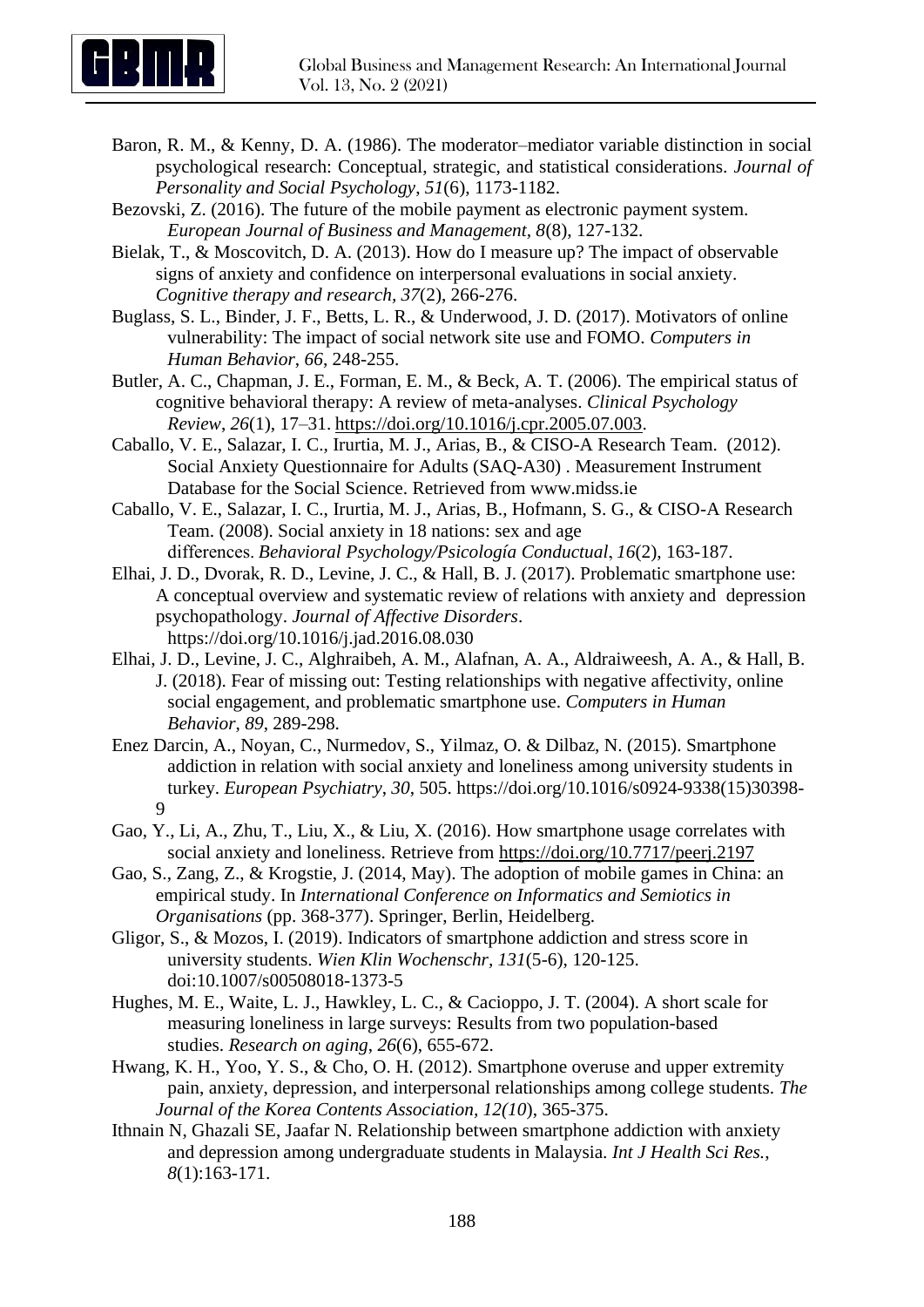

- Jiang, Q., Li, Y., & Shypenka, V. (2018). Loneliness, individualism, and smartphone addiction among international students in china. *Cyberpsychology, Behavior, and Social Networking*. https://doi.org/10.1089/cyber.2018.0115
- Kara, M., Baytemir, K., & Inceman-Kara, F. (2019). Duration of daily smartphone usage as an antecedent of nomophobia: Exploring multiple mediation of loneliness and anxiety. *Behaviour & Information Technology*,114. https://doi.org/10.1080/0144929x.2019.1673485
- Kim, H. M. (2013). Mobile media technology and popular mobile games in contemporary society. *International Journal of Mobile Marketing*, *8*(2).
- Kim, D., Lee, Y., Lee, J., Nam, J. K., & Chung, Y. (2014). Development of Korean smartphone addiction proneness scale for youth. PLoS One, 9(5), e97920. https://doi.org/10.1371/journal.pone.0097920.
- Kim, E., Cho, I., & Kim, E. J. (2017). Structural equation model of smartphone addiction based on adult attachment theory: Mediating effects of loneliness and depression. *Asian nursing research*, *11*(2), 92-97.
- Kim, J., LaRose, R., & Peng, W. (2009). Loneliness as the cause and the effect of problematic internet use: The relationship between internet use and psychological well-being. *Cyberpsychology and Behavior, 12*(4), 451-455.
- Krayer, A., Ingledew, D. K., & Iphofen, R. (2008). Social comparison and body image in adolescence: A grounded theory approach. *Health Education Research*, *23*(5), 892-– 903.
- Kruger, D. J., & Djerf, J. M. (2016). High ringxiety: Attachment anxiety predicts experiences of phantom cell phone ringing. *Cyberpsychology, behavior, and social networking, 19*(1), 56-59.
- Kushin, M. J., & Yamamoto, M. (2010). Did social media really matter? College students' use of online media and political decision making in the 2008 election. *Mass Communication and Society*, *13*(5), 608-630.
- Leary, M. R., & Jongman-Sereno, K. P. (2014). Social anxiety as an early warning system: A refinement and extension of the self-presentation theory of social anxiety. In *Social anxiety* , 579-597
- Lin, Y. H., Lin, Y. C., Lin, S. H., Lee, Y. H., Lin, P. H., Chiang, C. L., … Kuo, T. B. J. (2017). To use or not to use? Compulsive behavior and its role in smartphone addiction. Translational Psychiatry, 7(2), 1–6. https://doi.org/10.1038/tp.2017.1.
- Malaysian Communications and Multimedia Commission. (2017). Hand phone users survey 2017. Retrieved from
	- https://www.skmm.gov.my/skmmgovmy/media/General/pdf/HPUS2017.pdf
- Osman, M. A., Sabudin, M., Osman, A., & Shiang-Yen, T. (2011). Consumer Behaviors toward Usage of Smartphone in Malaysia. *Age, 867*(47.8), 100.
- Pantano, E., Pizzi, G., Scarpi, D., & Dennis, C. (2020). Competing during a pandemic? Retailers' ups and downs during the COVID-19 outbreak. *Journal of Business Research*.
- Park, W. K. (2014). An explorative study on college students' SNS addiction: Using psychological variables as predictors. *Kookmin Social Science Revies, 27*(1), 95-125.
- Pittman, M., & Reich, B. (2016). Social media and loneliness: Why an Instagram picture may be worth more than a thousand Twitter words. *Computers in Human Behavior*, *62*, 155-167.
- Przybylski, A. K., Murayama, K., DeHaan, C. R., & Gladwell, V. (2013). Motivational, emotional, and behavioral correlates of fear of missing out. *Computers in Human Behavior, 29*, 1814-1848.